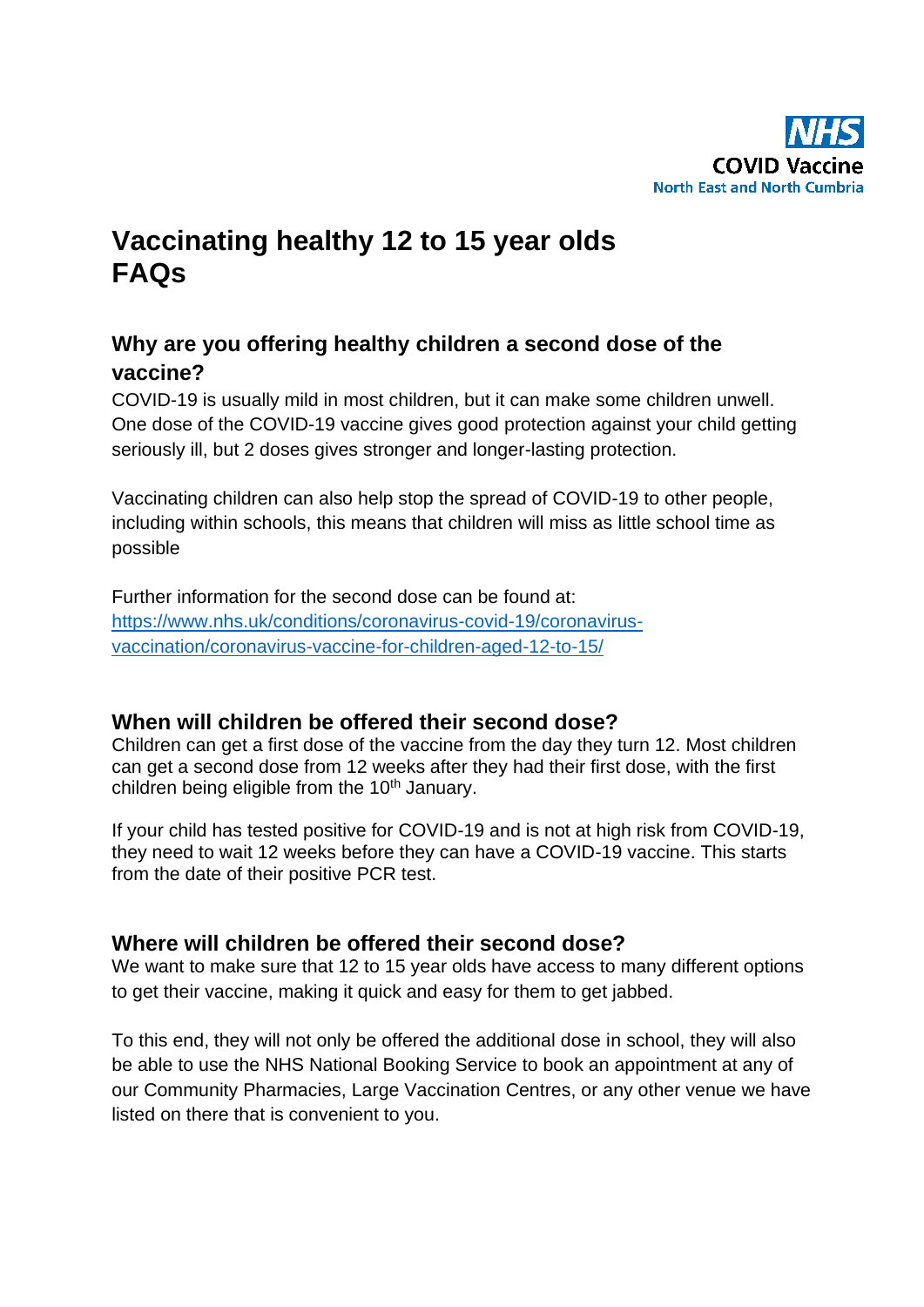# **Who is giving the COVID-19 vaccine to healthy 12 to 15 year olds?**

Vaccination is already being carried out by school aged immunisation services (SAIS), provider organisations such as NHS community trusts who are contracted in local systems to provide routine immunisation services such as flu. And this will continue.

Through vaccination sites available on the National Booking Service, all vaccinations will be given by staff who are specifically trained in the delivery of vaccinations for children and young people.

Appointments can be booked at [www.nhs.uk/covid-vaccine or by calling 119.](http://www.nhs.uk/covid-vaccine%20or%20by%20calling%20119)

## **Can my child get their first dose in school if they weren't able to the first time?**

As part of 2nd visits to schools, SAVS providers will continue to offer a 1st dose if a child missed the opportunity last year due to absence or COVID.

#### **Will this now be a child's last chance to get the COVID-19 vaccine?**

No. COVID-19 vaccination will continue to be delivered by the school aged vaccination service and is the main way for children to get the vaccine, however they can also get it out of hours through the National Booking Service.

This includes plans to vaccinate those who are home schooled, in further education colleges, secure services or specialist mental health settings.

But by offering more places where children can receive their vaccination, means that as well as being able to continue to get their vaccine at school, children will now have the opportunity to get their vaccination at a large vaccination centre, local community pharmacies and some local GP service locations.

#### **Are vaccines safe for children?**

On 4 June 2021, the UK's independent medicines regulator, the Medicines and Healthcare products Regulatory Agency (MHRA), concluded a positive safety profile for the Pfizer-BioNTech vaccine in children aged 12-15.

This follows a stringent and rigorous review of the safety, quality, and effectiveness of the vaccine in this age group by the MHRA and the Government's expert independent advisory body, the Commission on Human Medicines.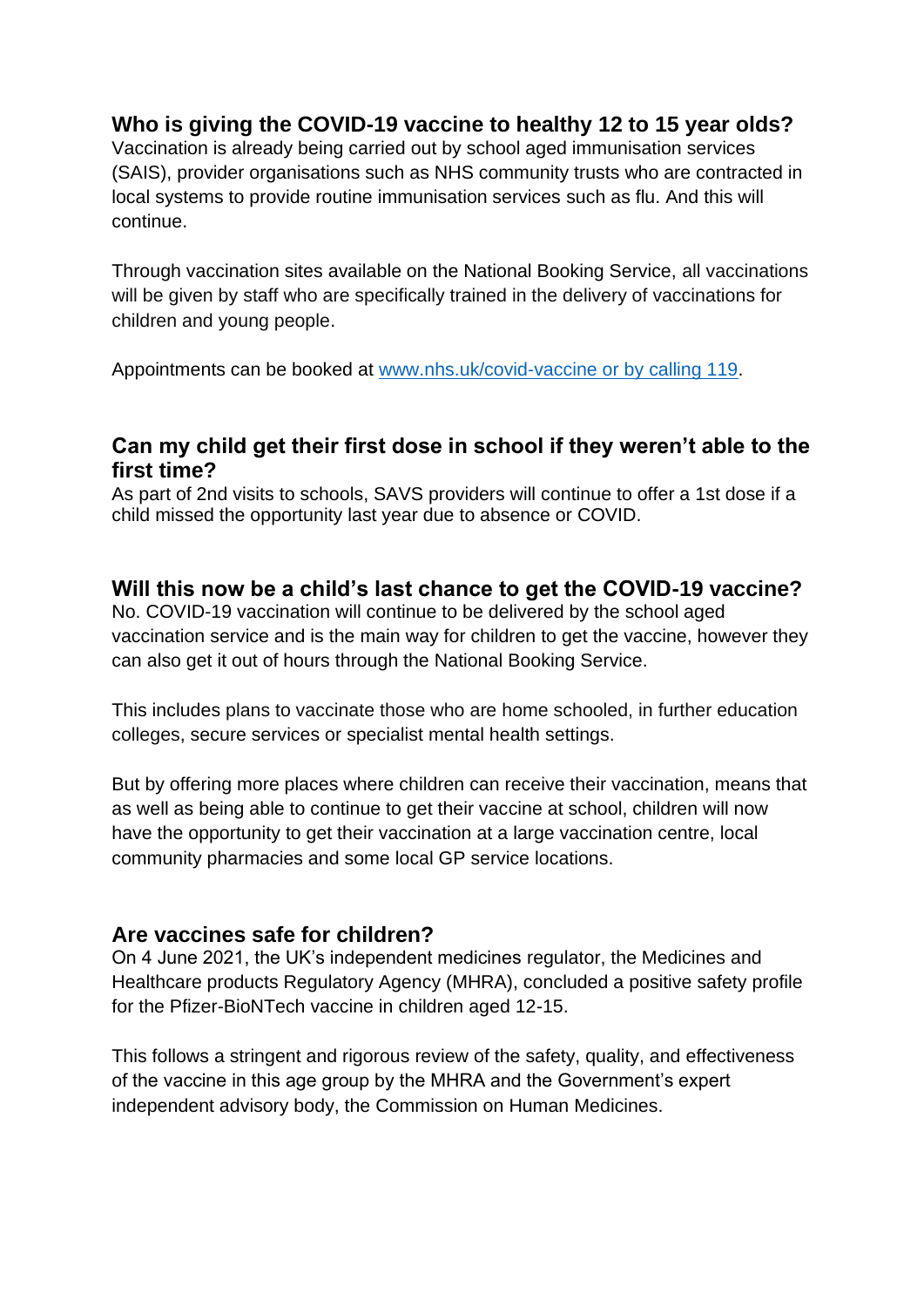## **Why should a child get the COVID-19 vaccine?**

Getting the vaccine will help to protect children and young people against COVID-19. Whilst most children usually have mild symptoms, they can pass on their infection to others in their family and those they come into contact with.

Getting vaccinated will also help to reduce the chance of disruption to their education from COVID-19. This is an important decision and further information is supplied with this letter to help children and their parents to make an informed decision.

The information is also available online at [bit.ly/children-guide.](http://bit.ly/children-guide)

#### **Is there a risk of a child having an allergic reaction to the vaccine?**

As part of the process, every child will be taken through a set of screening questions designed to pick up any conditions that may need special consideration before vaccination.

Before any vaccination appointment, it would be helpful for children and their parents to consider what is likely to be asked, and some pre-screening questions to help do this are available online at [bit.ly/vaccine-checklist.](http://bit.ly/vaccine-checklist)

# **When will the second dose be available at local venues?**

Appointments for eligible children will be open from the 10<sup>th</sup> January.

When making an appointment, you will be given a choice of venue that suits you.

To make an appointment, visit [www.nhs.uk/covid-vaccination](http://www.nhs.uk/covid-vaccination) or **call 119.** All appointments offered will be outside of school hours, including evenings and weekends – with daytime appointments available during half term.

More venues are being added to the booking system regularly, so it is important that parents check [www.nhs.uk/covid-vaccine](http://www.nhs.uk/covid-vaccine) website for the most up to date information.

# **Where can I get my child vaccinated locally?**

There is an in school offer through the School Aged Vaccination Service (SAVS) and an out of schools hours across the North East and North Cumbria region. Vaccinations will be available at five vaccination sites, 19 primary care networks and 30 community locations.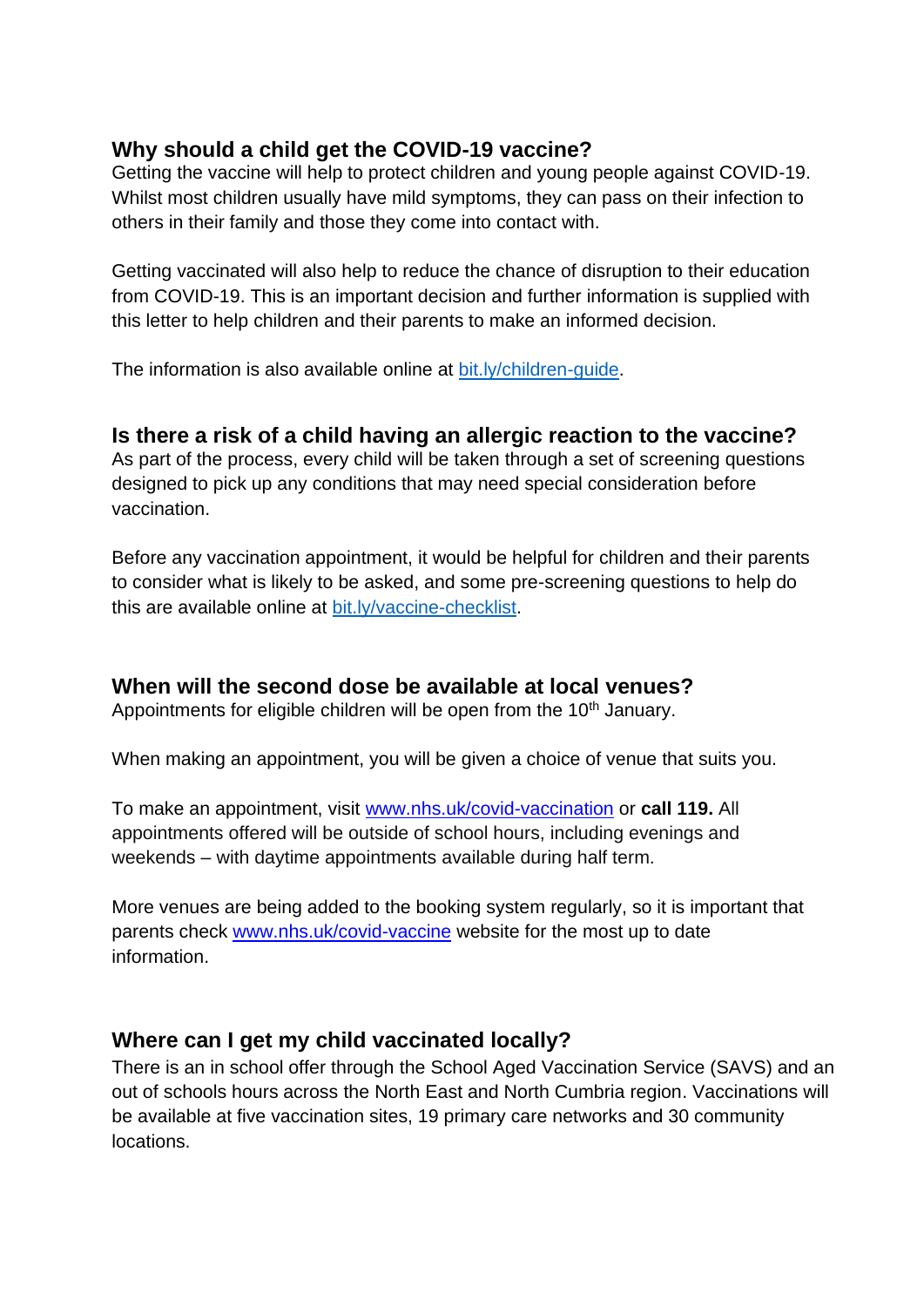As this wider offer is opened up, more venues will be added to the booking system, so it is important that parents check [www.nhs.uk/covid-vaccine](http://www.nhs.uk/covid-vaccine) website regularly.

# **Will a child be able to book a COVID-19 vaccine if they are within a few weeks of their twelfth birthday?**

No child under the age of 12 can receive a COVID-19 vaccination yet. The only vaccine legally licensed for children is for those aged 12 and above, meaning that only children who are 12 on or before the date of vaccination can be vaccinated.

# **If my child gets vaccinated locally, should they still get a jab at school?**

No. Parents are asked to advise their child's school if they receive their vaccination at another venue.

## **Is the vaccine at local national booking system sites the same as the one offered in schools?**

Yes, there is one vaccine licensed in the UK for school-aged children (Pfizer-BioNTech) and it will be exactly the same in schools or at local NHS services.

## **Who provides consent for a child to get a vaccine out of school, and how?**

Parents and those with parental responsibilities are strongly encouraged to attend vaccine appointments with their child to go through consent and screening questions on site (in line with the approach set out in the [Green Book\)](https://www.gov.uk/government/publications/consent-the-green-book-chapter-2).

If the parent is not present and the child is not deemed to be able to consent, it is likely that the child will be asked to come back with a parent or guardian at a later date.

Some children may be sufficiently mature to provide their own consent if they express a wish to have a vaccine. Trained professionals with expertise in vaccinating children and assessing consent will speak to the child to assess intelligence, competence and understanding to appreciate fully what's involved, to determine appropriateness of administering the vaccine.

For vaccinations in schools, a consent form will continue to be provided in advance and should be returned before the session.